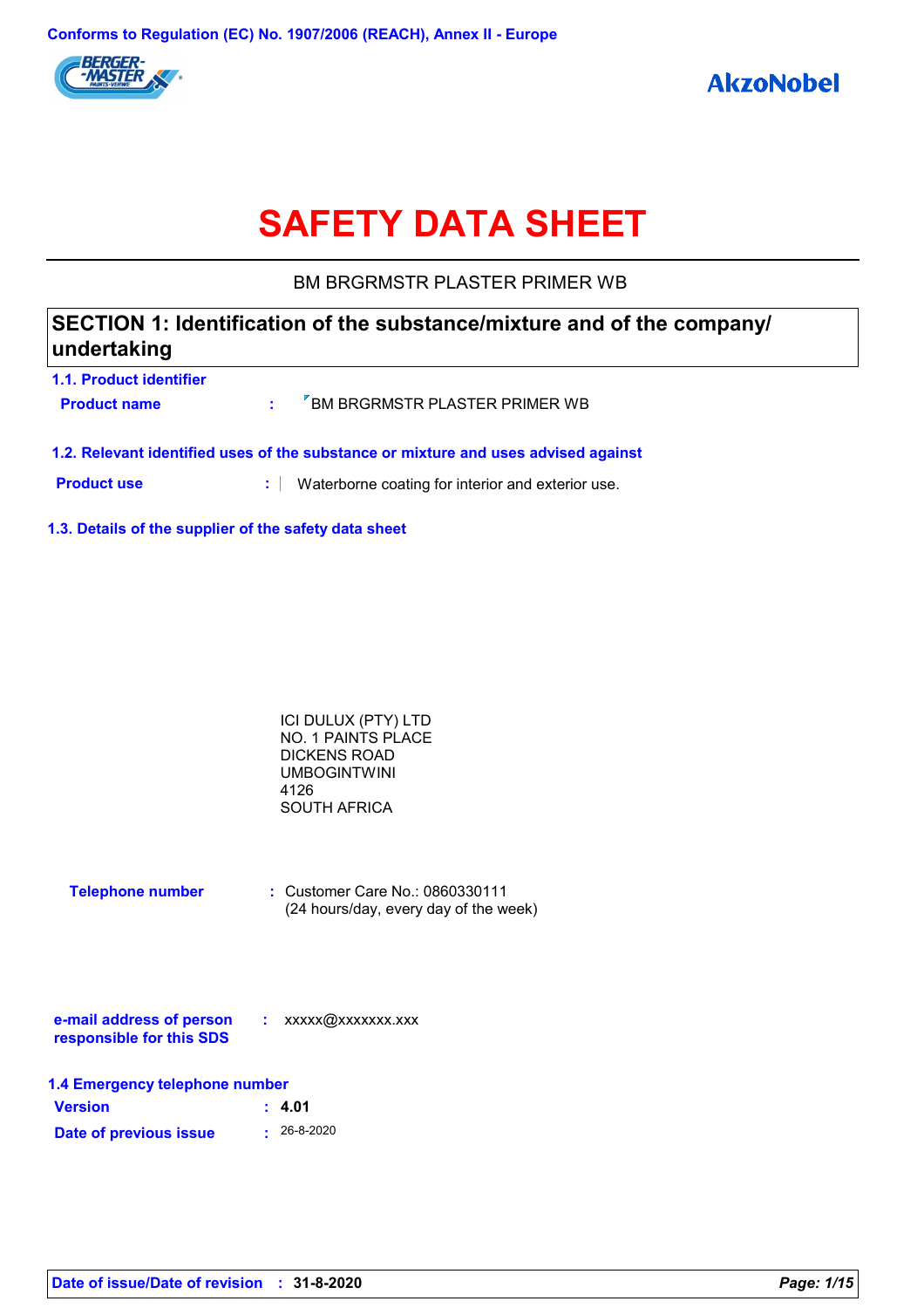# **SECTION 2: Hazards identification**

| 2.1 Classification of the substance or mixture                                                   |  |
|--------------------------------------------------------------------------------------------------|--|
| <b>Product definition</b><br>: Mixture                                                           |  |
| <b>Classification according to Regulation (EC) No. 1272/2008 [CLP/GHS]</b><br>Skin Sens. 1, H317 |  |
| The product is classified as hazardous according to Regulation (EC) 1272/2008 as amended.        |  |
| <b>Ingredients of unknown</b><br>$\therefore$ 0%<br>toxicity                                     |  |
| <b>Ingredients of unknown</b><br>$: 0\%$<br>ecotoxicity                                          |  |
| See Section 16 for the full text of the H statements declared above.                             |  |
| See Section 11 for more detailed information on health effects and symptoms.                     |  |

### **2.2 Label elements**

**Hazard pictograms :**



| <b>Signal word</b>                                                                                                                                              |    | $:$ Warning                                                                                                                  |
|-----------------------------------------------------------------------------------------------------------------------------------------------------------------|----|------------------------------------------------------------------------------------------------------------------------------|
| <b>Hazard statements</b>                                                                                                                                        |    | : H317 - May cause an allergic skin reaction.                                                                                |
| <b>Precautionary statements</b>                                                                                                                                 |    |                                                                                                                              |
| <b>General</b>                                                                                                                                                  |    | : P102 - Keep out of reach of children.<br>P101 - If medical advice is needed, have product container or label at hand.      |
| <b>Prevention</b>                                                                                                                                               |    | : P262 - Do not get in eyes, on skin, or on clothing.                                                                        |
| <b>Response</b>                                                                                                                                                 |    | P312 - Call a POISON CENTER or doctor/physician if you feel unwell.                                                          |
| <b>Storage</b>                                                                                                                                                  |    | : Not applicable.                                                                                                            |
| <b>Disposal</b>                                                                                                                                                 |    | : P501 - Dispose of contents and container in accordance with all local, regional,<br>national or international regulations. |
| <b>Hazardous ingredients</b>                                                                                                                                    | ÷. | 1,2-benzisothiazol-3(2H)-one<br>methylisothiazolinone<br>$C(M)$ IT/MIT $(3:1)$                                               |
|                                                                                                                                                                 |    | Warning! Hazardous respirable droplets may be formed when sprayed. Do not<br>breathe spray or mist.                          |
| <b>Annex XVII - Restrictions</b><br>on the manufacture,<br>placing on the market and<br>use of certain dangerous<br>substances, mixtures and<br><b>articles</b> |    | : Not applicable.                                                                                                            |
| <b>Special packaging requirements</b>                                                                                                                           |    |                                                                                                                              |
| <b>Containers to be fitted</b><br>with child-resistant<br>fastenings                                                                                            |    | : Not applicable.                                                                                                            |
| Tactile warning of danger : Not applicable.                                                                                                                     |    |                                                                                                                              |
| <b>2.3 Other hazards</b>                                                                                                                                        |    |                                                                                                                              |
| Other hazards which do<br>not result in classification                                                                                                          |    | : None known.                                                                                                                |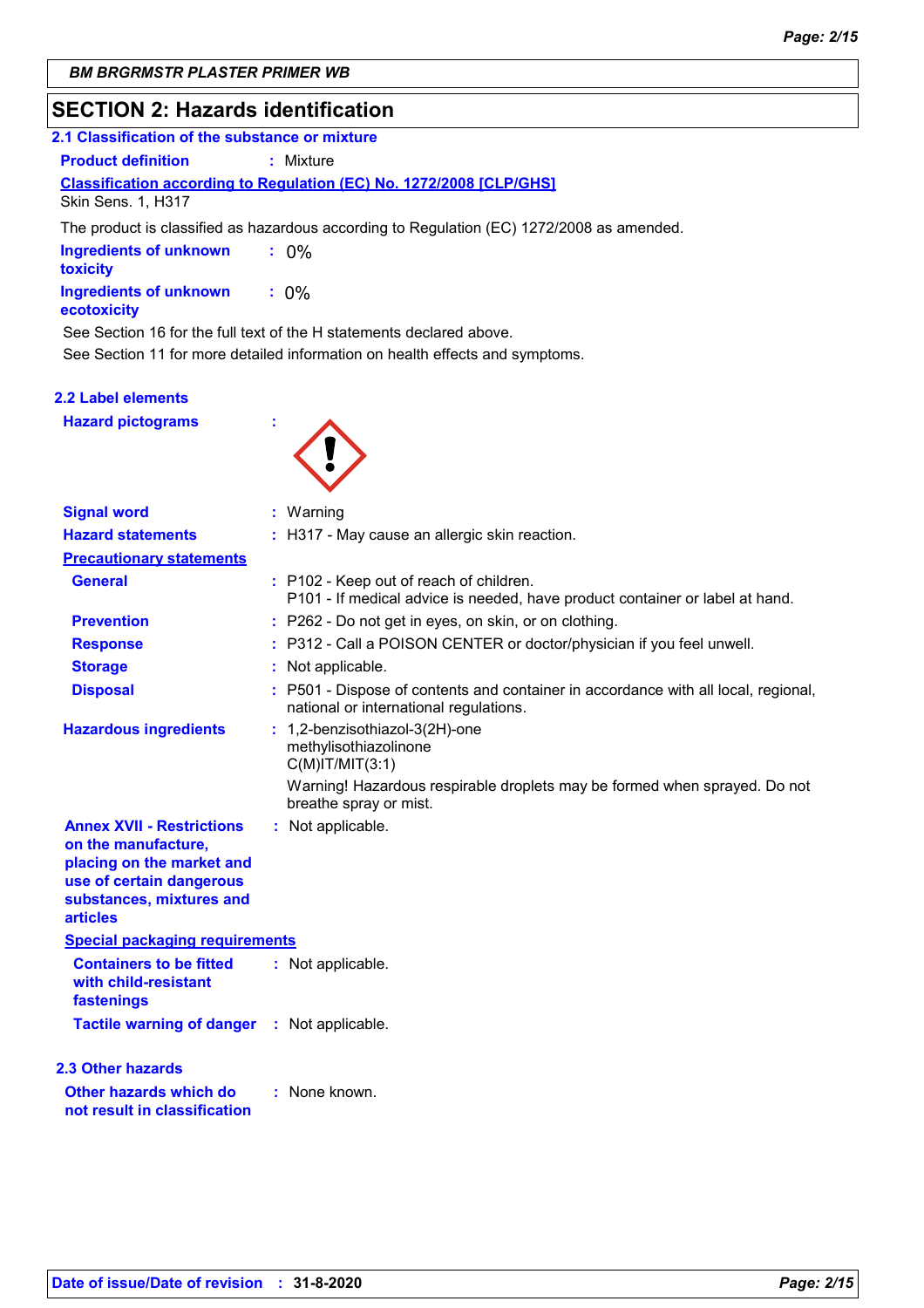# **SECTION 3: Composition/information on ingredients**

| <b>3.2 Mixtures</b>            | : Mixture                                                |               |                                                                                                                                                                                                                           |             |
|--------------------------------|----------------------------------------------------------|---------------|---------------------------------------------------------------------------------------------------------------------------------------------------------------------------------------------------------------------------|-------------|
| <b>Product/ingredient name</b> | <b>Identifiers</b>                                       | $\frac{9}{6}$ | <b>Regulation (EC) No.</b><br>1272/2008 [CLP]                                                                                                                                                                             | <b>Type</b> |
| methylisothiazolinone          | CAS: 2682-20-4<br>Index: self<br>classification          | $0,01$        | Acute Tox. 3, H301<br>Acute Tox. 3, H311<br>Acute Tox. 2, H330<br>Skin Corr. 1B, H314<br>Eye Dam. 1, H318<br>Skin Sens. 1A, H317<br>Aquatic Acute 1, H400 (M=10)<br>Aquatic Chronic 1, H410 (M=1)<br><b>EUH071</b>        | $[1]$       |
| ethanediol                     | EC: 203-473-3<br>CAS: 107-21-1<br>Index:<br>603-027-00-1 | l≤0.1         | Acute Tox. 4, H302                                                                                                                                                                                                        | [1] [2]     |
| 2-ethoxyethanol                | EC: 203-804-1<br>CAS: 110-80-5<br>Index:<br>603-012-00-X | l≤0,1         | Flam. Liq. 3, H226<br>Acute Tox. 4, H302<br>Acute Tox. 4, H312<br>Acute Tox. 4, H332<br>Repr. 1B, H360FD (Fertility and Unborn<br>child)                                                                                  | [1] [2]     |
| 2-methoxyethanol               | EC: 203-713-7<br>CAS: 109-86-4<br>Index:<br>603-011-00-4 | l≤0,1         | Flam. Liq. 3, H226<br>Acute Tox. 4, H302<br>Acute Tox. 4, H312<br>Acute Tox. 4, H332<br>Repr. 1B, H360FD (Fertility and Unborn<br>child)<br>See Section 16 for<br>the full text of the H<br>statements declared<br>above. | [1] [2]     |

There are no additional ingredients present which, within the current knowledge of the supplier and in the concentrations applicable, are classified as hazardous to health or the environment, are PBTs, vPvBs or Substances of equivalent concern, or have been assigned a workplace exposure limit and hence require reporting in this section.

**Type** 

[1] Substance classified with a health or environmental hazard

[2] Substance with a workplace exposure limit

[3] Substance meets the criteria for PBT according to Regulation (EC) No. 1907/2006, Annex XIII

[4] Substance meets the criteria for vPvB according to Regulation (EC) No. 1907/2006, Annex XIII

[5] Substance of equivalent concern

[6] Additional disclosure due to company policy

Occupational exposure limits, if available, are listed in Section 8.

# **SECTION 4: First aid measures**

### **4.1 Description of first aid measures**

| <b>General</b>      | : In all cases of doubt, or when symptoms persist, seek medical attention. Never give<br>anything by mouth to an unconscious person. If unconscious, place in recovery<br>position and seek medical advice. |
|---------------------|-------------------------------------------------------------------------------------------------------------------------------------------------------------------------------------------------------------|
| <b>Eye contact</b>  | : Remove contact lenses, irrigate copiously with clean, fresh water, holding the<br>eyelids apart for at least 10 minutes and seek immediate medical advice.                                                |
| <b>Inhalation</b>   | : Remove to fresh air. Keep person warm and at rest. If not breathing, if breathing is<br>irregular or if respiratory arrest occurs, provide artificial respiration or oxygen by<br>trained personnel.      |
| <b>Skin contact</b> | : Remove contaminated clothing and shoes. Wash skin thoroughly with soap and<br>water or use recognised skin cleanser. Do NOT use solvents or thinners.                                                     |
| <b>Ingestion</b>    | : If swallowed, seek medical advice immediately and show the container or label.<br>Keep person warm and at rest. Do NOT induce vomiting.                                                                   |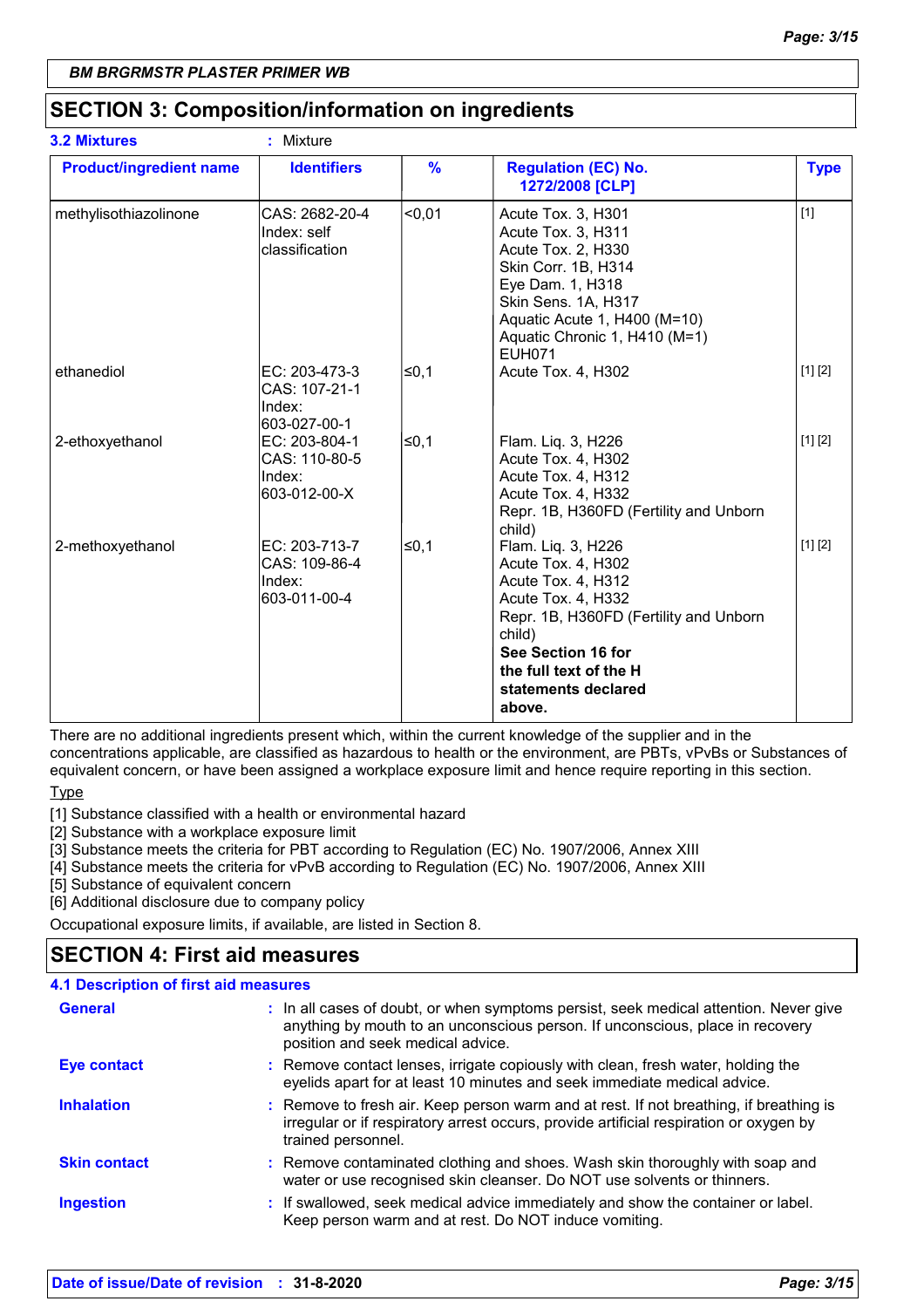### **SECTION 4: First aid measures**

**Protection of first-aiders** : No action shall be taken involving any personal risk or without suitable training. It may be dangerous to the person providing aid to give mouth-to-mouth resuscitation. Wash contaminated clothing thoroughly with water before removing it, or wear gloves.

### **4.2 Most important symptoms and effects, both acute and delayed**

There are no data available on the mixture itself. The mixture has been assessed following the conventional method of the CLP Regulation (EC) No 1272/2008 and is classified for toxicological properties accordingly. See Sections 2 and 3 for details.

Exposure to component solvent vapour concentrations in excess of the stated occupational exposure limit may result in adverse health effects such as mucous membrane and respiratory system irritation and adverse effects on the kidneys, liver and central nervous system. Symptoms and signs include headache, dizziness, fatigue, muscular weakness, drowsiness and, in extreme cases, loss of consciousness.

Solvents may cause some of the above effects by absorption through the skin. Repeated or prolonged contact with the mixture may cause removal of natural fat from the skin, resulting in non-allergic contact dermatitis and absorption through the skin.

If splashed in the eyes, the liquid may cause irritation and reversible damage.

Ingestion may cause nausea, diarrhea and vomiting.

This takes into account, where known, delayed and immediate effects and also chronic effects of components from short-term and long-term exposure by oral, inhalation and dermal routes of exposure and eye contact.

Contains 1,2-benzisothiazol-3(2H)-one, methylisothiazolinone, C(M)IT/MIT(3:1). May produce an allergic reaction.

### **4.3 Indication of any immediate medical attention and special treatment needed**

| <b>Notes to physician</b>  | : Treat symptomatically. Contact poison treatment specialist immediately if large<br>quantities have been ingested or inhaled. |
|----------------------------|--------------------------------------------------------------------------------------------------------------------------------|
| <b>Specific treatments</b> | : No specific treatment.                                                                                                       |

See toxicological information (Section 11)

## **SECTION 5: Firefighting measures**

| 5.1 Extinguishing media                                  |                                                                                                                              |
|----------------------------------------------------------|------------------------------------------------------------------------------------------------------------------------------|
| <b>Suitable extinguishing</b><br>media                   | : Recommended: alcohol-resistant foam, $CO2$ , powders, water spray.                                                         |
| <b>Unsuitable extinguishing</b><br>media                 | : Do not use water jet.                                                                                                      |
|                                                          | 5.2 Special hazards arising from the substance or mixture                                                                    |
| <b>Hazards from the</b><br>substance or mixture          | : Fire will produce dense black smoke. Exposure to decomposition products may<br>cause a health hazard.                      |
| <b>Hazardous combustion</b><br>products                  | : Decomposition products may include the following materials: carbon monoxide,<br>carbon dioxide, smoke, oxides of nitrogen. |
| 5.3 Advice for firefighters                              |                                                                                                                              |
| <b>Special protective actions</b><br>for fire-fighters   | : Cool closed containers exposed to fire with water. Do not release runoff from fire to<br>drains or watercourses.           |
| <b>Special protective</b><br>equipment for fire-fighters | : Appropriate breathing apparatus may be required.                                                                           |
|                                                          |                                                                                                                              |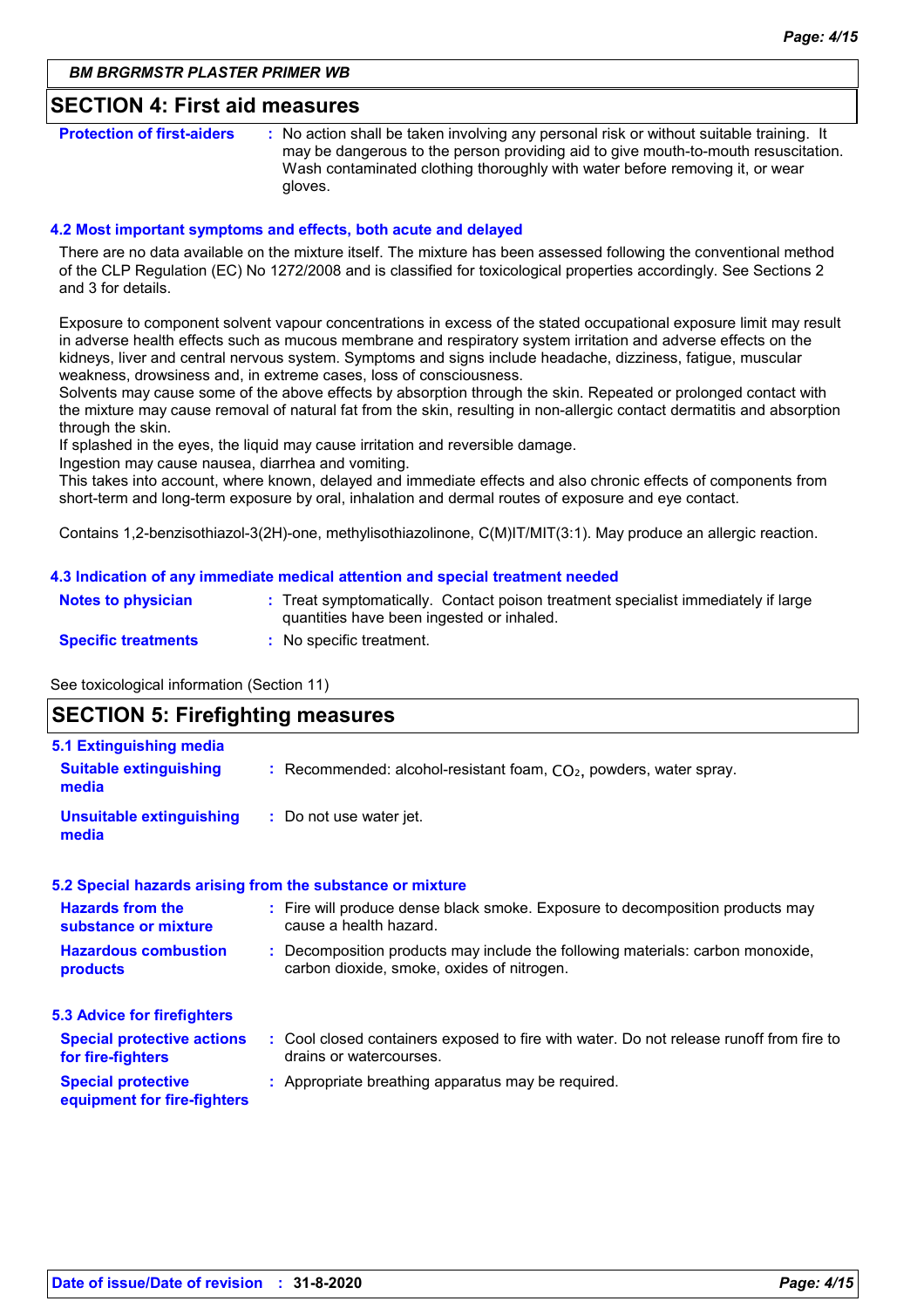### **SECTION 6: Accidental release measures**

| 6.1 Personal precautions, protective equipment and emergency procedures |  |                                                                                                                                                                                                                                                                                    |  |
|-------------------------------------------------------------------------|--|------------------------------------------------------------------------------------------------------------------------------------------------------------------------------------------------------------------------------------------------------------------------------------|--|
| For non-emergency<br>personnel                                          |  | : Exclude sources of ignition and ventilate the area. Avoid breathing vapour or mist.<br>Refer to protective measures listed in sections 7 and 8.                                                                                                                                  |  |
| For emergency responders                                                |  | : If specialised clothing is required to deal with the spillage, take note of any<br>information in Section 8 on suitable and unsuitable materials. See also the<br>information in "For non-emergency personnel".                                                                  |  |
| <b>6.2 Environmental</b><br>precautions                                 |  | : Do not allow to enter drains or watercourses. If the product contaminates lakes,<br>rivers, or sewers, inform the appropriate authorities in accordance with local<br>regulations.                                                                                               |  |
| 6.3 Methods and material<br>for containment and<br>cleaning up          |  | : Contain and collect spillage with non-combustible, absorbent material e.g. sand,<br>earth, vermiculite or diatomaceous earth and place in container for disposal<br>according to local regulations (see Section 13). Preferably clean with a detergent.<br>Avoid using solvents. |  |
| 6.4 Reference to other<br><b>sections</b>                               |  | : See Section 1 for emergency contact information.<br>See Section 8 for information on appropriate personal protective equipment.<br>See Section 13 for additional waste treatment information.                                                                                    |  |

# **SECTION 7: Handling and storage**

The information in this section contains generic advice and guidance. The list of Identified Uses in Section 1 should be consulted for any available use-specific information provided in the Exposure Scenario(s).

| <b>7.1 Precautions for safe</b><br>handling | : Prevent the creation of flammable or explosive concentrations of vapours in air and<br>avoid vapour concentrations higher than the occupational exposure limits.<br>In addition, the product should only be used in areas from which all naked lights and<br>other sources of ignition have been excluded. Electrical equipment should be<br>protected to the appropriate standard.<br>Mixture may charge electrostatically: always use earthing leads when transferring<br>from one container to another.<br>Operators should wear antistatic footwear and clothing and floors should be of the<br>conducting type.<br>Keep away from heat, sparks and flame. No sparking tools should be used.<br>Avoid contact with skin and eyes. Avoid the inhalation of dust, particulates, spray or<br>mist arising from the application of this mixture. Avoid inhalation of dust from<br>sanding.<br>Eating, drinking and smoking should be prohibited in areas where this material is<br>handled, stored and processed.<br>Put on appropriate personal protective equipment (see Section 8).<br>Never use pressure to empty. Container is not a pressure vessel.<br>Always keep in containers made from the same material as the original one.<br>Comply with the health and safety at work laws.<br>Do not allow to enter drains or watercourses.<br>Information on fire and explosion protection<br>Vapours are heavier than air and may spread along floors. Vapours may form<br>explosive mixtures with air. |
|---------------------------------------------|--------------------------------------------------------------------------------------------------------------------------------------------------------------------------------------------------------------------------------------------------------------------------------------------------------------------------------------------------------------------------------------------------------------------------------------------------------------------------------------------------------------------------------------------------------------------------------------------------------------------------------------------------------------------------------------------------------------------------------------------------------------------------------------------------------------------------------------------------------------------------------------------------------------------------------------------------------------------------------------------------------------------------------------------------------------------------------------------------------------------------------------------------------------------------------------------------------------------------------------------------------------------------------------------------------------------------------------------------------------------------------------------------------------------------------------------------------------------------------------------------------------|
|---------------------------------------------|--------------------------------------------------------------------------------------------------------------------------------------------------------------------------------------------------------------------------------------------------------------------------------------------------------------------------------------------------------------------------------------------------------------------------------------------------------------------------------------------------------------------------------------------------------------------------------------------------------------------------------------------------------------------------------------------------------------------------------------------------------------------------------------------------------------------------------------------------------------------------------------------------------------------------------------------------------------------------------------------------------------------------------------------------------------------------------------------------------------------------------------------------------------------------------------------------------------------------------------------------------------------------------------------------------------------------------------------------------------------------------------------------------------------------------------------------------------------------------------------------------------|

**7.2 Conditions for safe storage, including any incompatibilities**

Store in accordance with local regulations.

### **Notes on joint storage**

Keep away from: oxidising agents, strong alkalis, strong acids.

#### **Additional information on storage conditions**

Observe label precautions. Store in a dry, cool and well-ventilated area. Keep away from heat and direct sunlight. Keep away from sources of ignition. No smoking. Prevent unauthorised access. Containers that have been opened must be carefully resealed and kept upright to prevent leakage.

### **7.3 Specific end use(s)**

**Recommendations :** Not available.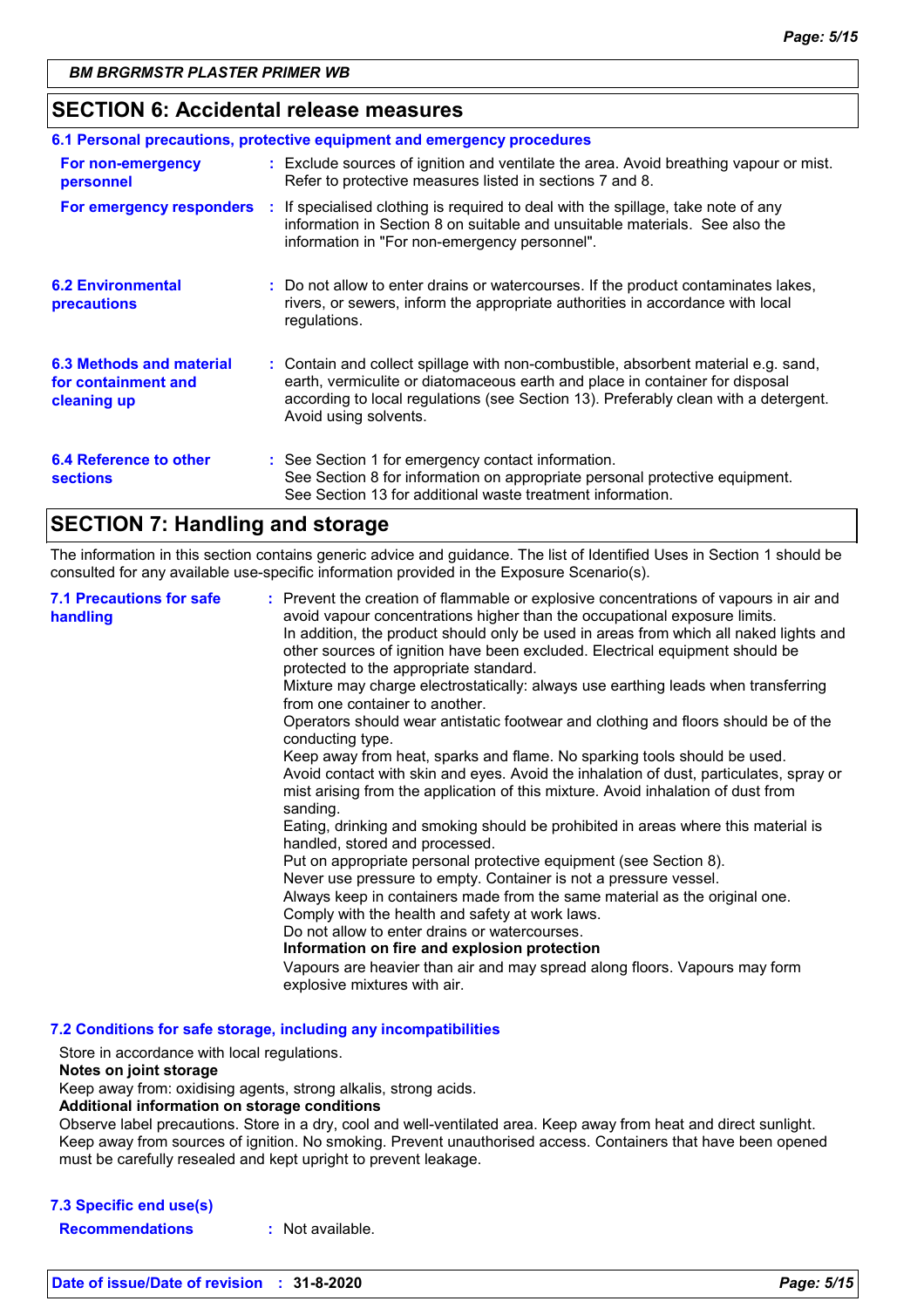### **SECTION 7: Handling and storage**

**Industrial sector specific : solutions**

: Not available.

# **SECTION 8: Exposure controls/personal protection**

The information in this section contains generic advice and guidance. Information is provided based on typical anticipated uses of the product. Additional measures might be required for bulk handling or other uses that could significantly increase worker exposure or environmental releases.

### **8.1 Control parameters**

### **Occupational exposure limits**

| <b>Product/ingredient name</b>                           |  | <b>Exposure limit values</b>                                                                                                                                                                                                                                                                                                                                                                                                                                                                                                                                                                                                                                                                                                                                                                                                                                                                                                                                                                                          |  |  |
|----------------------------------------------------------|--|-----------------------------------------------------------------------------------------------------------------------------------------------------------------------------------------------------------------------------------------------------------------------------------------------------------------------------------------------------------------------------------------------------------------------------------------------------------------------------------------------------------------------------------------------------------------------------------------------------------------------------------------------------------------------------------------------------------------------------------------------------------------------------------------------------------------------------------------------------------------------------------------------------------------------------------------------------------------------------------------------------------------------|--|--|
| ethanediol<br>2-ethoxyethanol                            |  | EU OEL (Europe, 2/2017). Absorbed through skin. Notes: list<br>of indicative occupational exposure limit values<br>TWA: 20 ppm 8 hours.<br>TWA: 52 mg/m <sup>3</sup> 8 hours.<br>STEL: 40 ppm 15 minutes.<br>STEL: 104 mg/m <sup>3</sup> 15 minutes.<br>EU OEL (Europe, 2/2017). Absorbed through skin. Notes: list                                                                                                                                                                                                                                                                                                                                                                                                                                                                                                                                                                                                                                                                                                   |  |  |
| 2-methoxyethanol                                         |  | of indicative occupational exposure limit values<br>TWA: 8 mg/m <sup>3</sup> 8 hours.<br>TWA: 2 ppm 8 hours.<br>EU OEL (Europe, 2/2017). Absorbed through skin. Notes: list<br>of indicative occupational exposure limit values<br>TWA: 1 ppm 8 hours.                                                                                                                                                                                                                                                                                                                                                                                                                                                                                                                                                                                                                                                                                                                                                                |  |  |
| <b>Recommended monitoring</b><br>procedures<br>required. |  | : If this product contains ingredients with exposure limits, personal, workplace<br>atmosphere or biological monitoring may be required to determine the effectiveness<br>of the ventilation or other control measures and/or the necessity to use respiratory<br>protective equipment. Reference should be made to monitoring standards, such as<br>the following: European Standard EN 689 (Workplace atmospheres - Guidance for<br>the assessment of exposure by inhalation to chemical agents for comparison with<br>limit values and measurement strategy) European Standard EN 14042 (Workplace<br>atmospheres - Guide for the application and use of procedures for the assessment<br>of exposure to chemical and biological agents) European Standard EN 482<br>(Workplace atmospheres - General requirements for the performance of procedures<br>for the measurement of chemical agents) Reference to national guidance<br>documents for methods for the determination of hazardous substances will also be |  |  |
| <b>DNELS/DMELS</b><br>No DNELs/DMELs available.          |  |                                                                                                                                                                                                                                                                                                                                                                                                                                                                                                                                                                                                                                                                                                                                                                                                                                                                                                                                                                                                                       |  |  |
| <b>PNECs</b><br>No PNECs available                       |  |                                                                                                                                                                                                                                                                                                                                                                                                                                                                                                                                                                                                                                                                                                                                                                                                                                                                                                                                                                                                                       |  |  |
| <b>8.2 Exposure controls</b>                             |  |                                                                                                                                                                                                                                                                                                                                                                                                                                                                                                                                                                                                                                                                                                                                                                                                                                                                                                                                                                                                                       |  |  |
| <b>Appropriate engineering</b><br>controls               |  | : Provide adequate ventilation. Where reasonably practicable, this should be<br>achieved by the use of local exhaust ventilation and good general extraction. If<br>these are not sufficient to maintain concentrations of particulates and solvent<br>vapours below the OEL, suitable respiratory protection must be worn.                                                                                                                                                                                                                                                                                                                                                                                                                                                                                                                                                                                                                                                                                           |  |  |
| <b>Individual protection measures</b>                    |  |                                                                                                                                                                                                                                                                                                                                                                                                                                                                                                                                                                                                                                                                                                                                                                                                                                                                                                                                                                                                                       |  |  |
| <b>Hygiene measures</b>                                  |  | : Wash hands, forearms and face thoroughly after handling chemical products, before<br>eating, smoking and using the lavatory and at the end of the working period.<br>Appropriate techniques should be used to remove potentially contaminated clothing.<br>Contaminated work clothing should not be allowed out of the workplace. Wash<br>contaminated clothing before reusing. Ensure that eyewash stations and safety<br>showers are close to the workstation location.                                                                                                                                                                                                                                                                                                                                                                                                                                                                                                                                           |  |  |
| <b>Eye/face protection</b>                               |  | : Use safety eyewear designed to protect against splash of liquids.                                                                                                                                                                                                                                                                                                                                                                                                                                                                                                                                                                                                                                                                                                                                                                                                                                                                                                                                                   |  |  |
| <b>Skin protection</b>                                   |  |                                                                                                                                                                                                                                                                                                                                                                                                                                                                                                                                                                                                                                                                                                                                                                                                                                                                                                                                                                                                                       |  |  |
| <b>Hand protection</b>                                   |  |                                                                                                                                                                                                                                                                                                                                                                                                                                                                                                                                                                                                                                                                                                                                                                                                                                                                                                                                                                                                                       |  |  |

**Gloves :**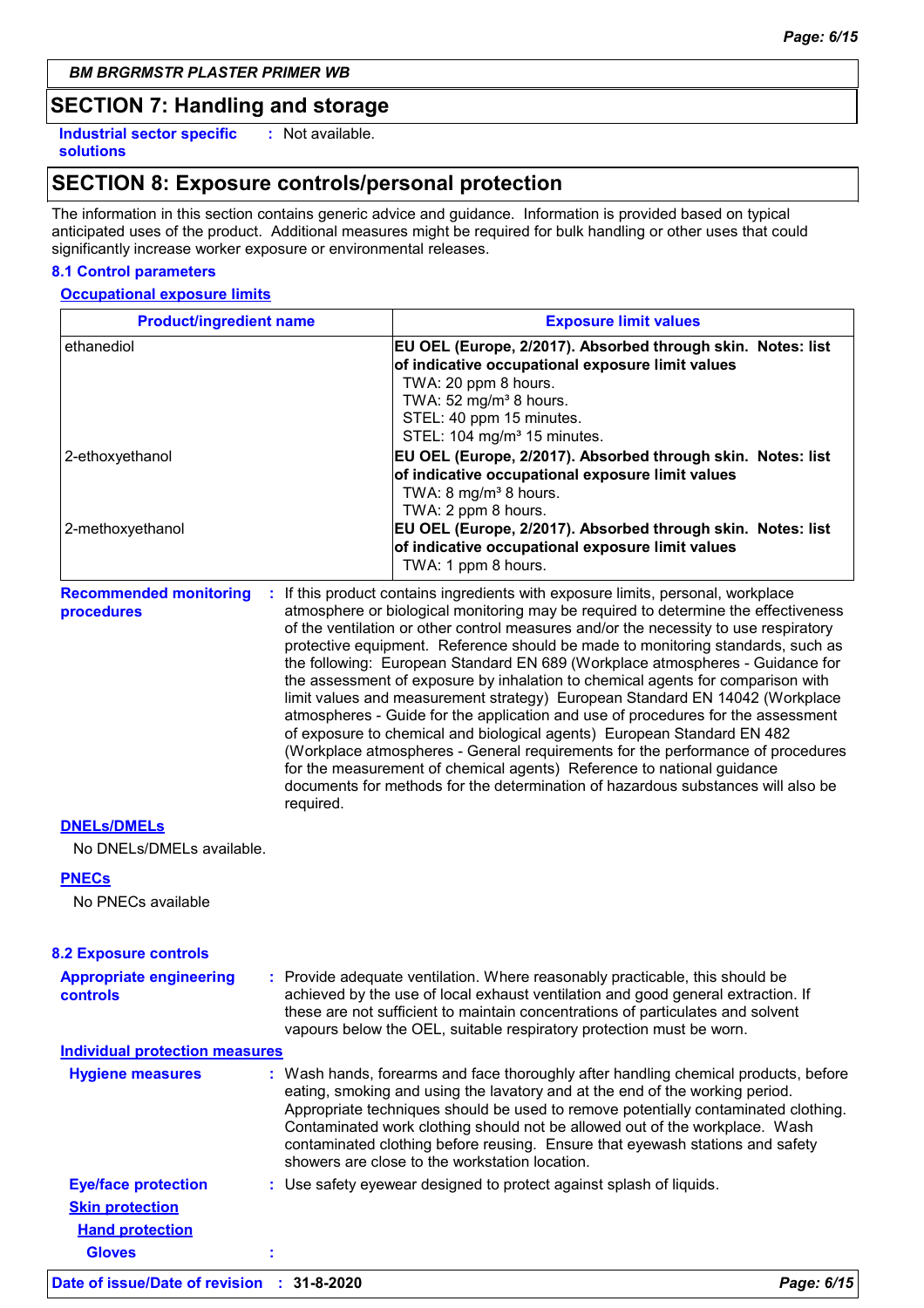# **SECTION 8: Exposure controls/personal protection**

|                                           | For all types of exposure, a glove with protection class of 2 or higher (breakthrough<br>time >30 minutes according to EN374) is recommended. Recommended gloves:<br>Nitrile, thickness $\geq 0.12$ mm.<br>Gloves should be replaced regularly and if there is any sign of damage to the glove<br>material.                                                                                                                                                                                                                                                                                                                                                                             |
|-------------------------------------------|-----------------------------------------------------------------------------------------------------------------------------------------------------------------------------------------------------------------------------------------------------------------------------------------------------------------------------------------------------------------------------------------------------------------------------------------------------------------------------------------------------------------------------------------------------------------------------------------------------------------------------------------------------------------------------------------|
|                                           | The performance or effectiveness of the glove may be reduced by physical/chemical<br>damage and poor maintenance.                                                                                                                                                                                                                                                                                                                                                                                                                                                                                                                                                                       |
| <b>Body protection</b>                    | : Personnel should wear antistatic clothing made of natural fibres or of high-<br>temperature-resistant synthetic fibres.                                                                                                                                                                                                                                                                                                                                                                                                                                                                                                                                                               |
| <b>Other skin protection</b>              | : Appropriate footwear and any additional skin protection measures should be<br>selected based on the task being performed and the risks involved and should be<br>approved by a specialist before handling this product.                                                                                                                                                                                                                                                                                                                                                                                                                                                               |
| <b>Respiratory protection</b>             | : If workers are exposed to concentrations above the exposure limit, they must use<br>appropriate, certified respirators.                                                                                                                                                                                                                                                                                                                                                                                                                                                                                                                                                               |
|                                           | OLD LEAD-BASED PAINTS:                                                                                                                                                                                                                                                                                                                                                                                                                                                                                                                                                                                                                                                                  |
|                                           | When surfaces are to be prepared for painting, account should be taken of the age<br>of the property and the possibility that lead-pigmented paint might be present. There<br>is a possibility that ingestion or inhalation of scrapings or dust arising from the<br>preparation work could cause health effects. As a working rule you should assume<br>that this will be the case if the age of the property is pre 1960.                                                                                                                                                                                                                                                             |
|                                           | Where possible wet sanding or chemical stripping methods should be used with<br>surfaces of this type to avoid the creation of dust. When dry sanding cannot be<br>avoided, and effective local exhaust ventilation is not available, it is recommended<br>that a dust respirator is worn, that is approved for use with lead dusts, and its type<br>selected on the basis of the COSHH assessment, taking into account the<br>Workplace Exposure Limit for lead in air. Furthermore, steps should be taken to<br>ensure containment of the dusts created, and that all practicable measures are<br>taken to clean up thoroughly all deposits of dusts in and around the affected area. |
|                                           | Respiratory protection in case of dust or spray mist formation. (particle filter EN143<br>type P2) Respiratory protection in case of vapour formation. (half mask with<br>combination filter A2-P2 til concentrations of 0,5 Vol%.)                                                                                                                                                                                                                                                                                                                                                                                                                                                     |
|                                           | The current Control of Lead at Work Regulations approved code of practice should<br>be consulted for advice on protective clothing and personal hygiene precautions.<br>Care should also be taken to exclude visitors, members of the household and<br>especially children from the affected area, during the actual work and the<br>subsequent clean up operations. All scrapings, dust, etc. should be disposed of by<br>the professional painting contractor as Hazardous Waste.                                                                                                                                                                                                     |
|                                           | Extra precautions will also need to be taken when burning off old lead-based paints<br>because fumes containing lead will be produced. It is recommended that a<br>respirator, approved for use with particulate fumes of lead is selected on the basis<br>of the COSHH assessment, taking into account the Workplace Exposure Limit for<br>lead in air. Similar precautions to those given above about sanding should be taken<br>with reference to protective clothing, disposal of scrapings and dusts, and exclusion<br>of other personnel and especially children from the building during actual work and<br>the subsequent clean up operations.                                  |
|                                           | Avoid the inhalation of dust. Wear suitable face mask if dry sanding. Special<br>precautions should be taken during surface preparation of pre-1960s paint surfaces<br>over wood and metal as they may contain harmful lead.                                                                                                                                                                                                                                                                                                                                                                                                                                                            |
| <b>Environmental exposure</b><br>controls | : Do not allow to enter drains or watercourses.                                                                                                                                                                                                                                                                                                                                                                                                                                                                                                                                                                                                                                         |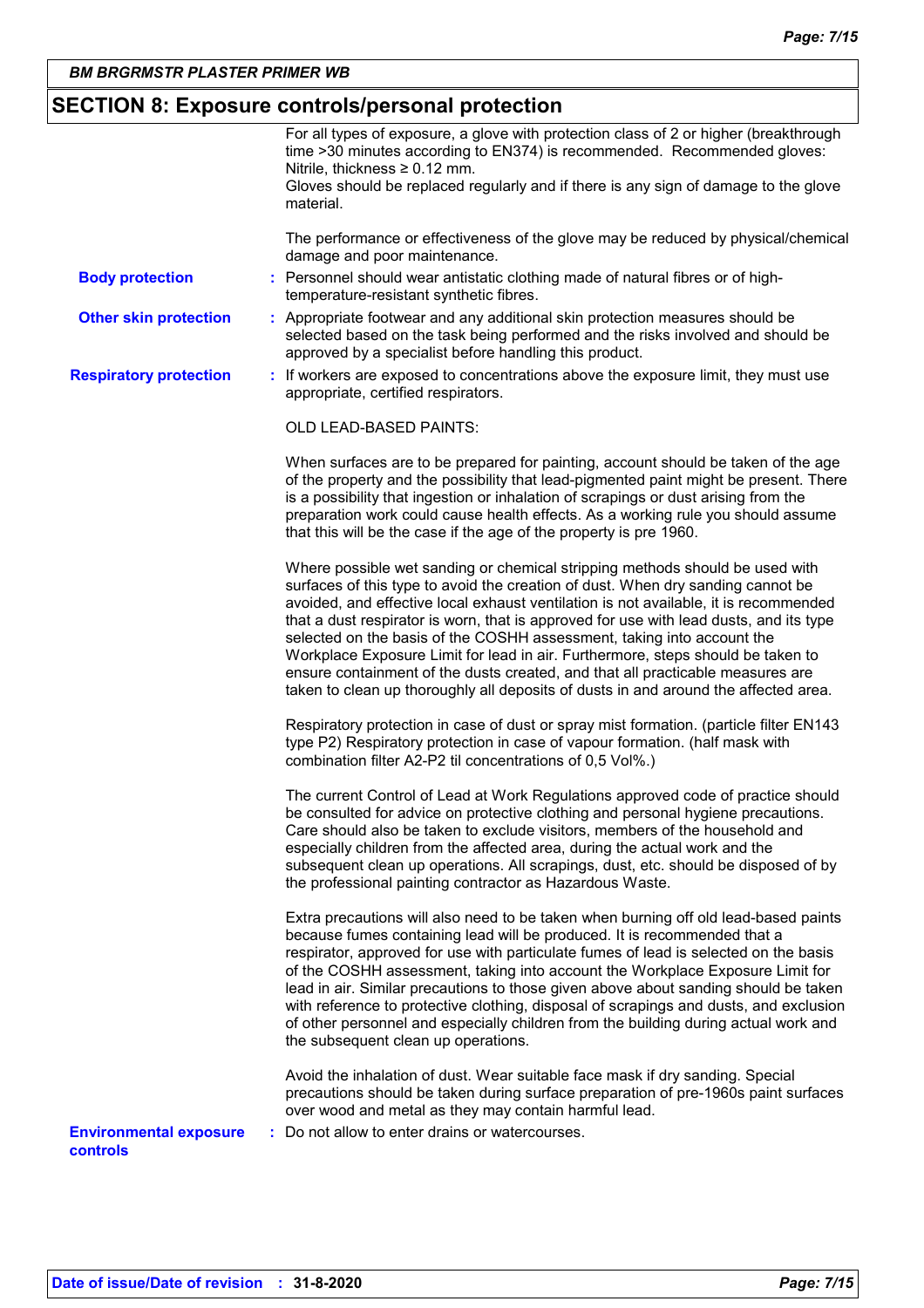## **SECTION 9: Physical and chemical properties**

#### 100°C **Initial boiling point and boiling : Physical state Melting point/freezing point range Vapour pressure Relative density Vapour density Solubility(ies)** Liquid. **: :** Not available. 1,504 **: :** Not available. **:** Not available. Easily soluble in the following materials: cold water. **: Odour** : Not available. **pH Colour Evaporation rate Auto-ignition temperature Flash point :** Not available. **:** Not available. **:** Not available. **Partition coefficient: n-octanol/ :** Not available. **:** Not available. **Viscosity Kinematic (room temperature): 10,64 cm<sup>2</sup>/s Viscosity Odour threshold water Upper/lower flammability or explosive limits Explosive properties :** Various: See label. **:** Not available. **:** Not available. **:** Not applicable. **Oxidising properties : Not available. 9.1. Information on basic physical and chemical properties Appearance 9.2. Other information Decomposition temperature :** Not available. **Solubility in water :** Not available.

### **SECTION 10: Stability and reactivity**

| <b>10.1 Reactivity</b>                            | : No specific test data related to reactivity available for this product or its ingredients.                                        |
|---------------------------------------------------|-------------------------------------------------------------------------------------------------------------------------------------|
| <b>10.2 Chemical stability</b>                    | : Stable under recommended storage and handling conditions (see Section 7).                                                         |
| <b>10.3 Possibility of</b><br>hazardous reactions | : Under normal conditions of storage and use, hazardous reactions will not occur.                                                   |
| <b>10.4 Conditions to avoid</b>                   | : When exposed to high temperatures may produce hazardous decomposition<br>products.                                                |
| <b>10.5 Incompatible materials</b>                | : Keep away from the following materials to prevent strong exothermic reactions:<br>oxidising agents, strong alkalis, strong acids. |
| <b>10.6 Hazardous</b><br>decomposition products   | : Decomposition products may include the following materials: carbon monoxide,<br>carbon dioxide, smoke, oxides of nitrogen.        |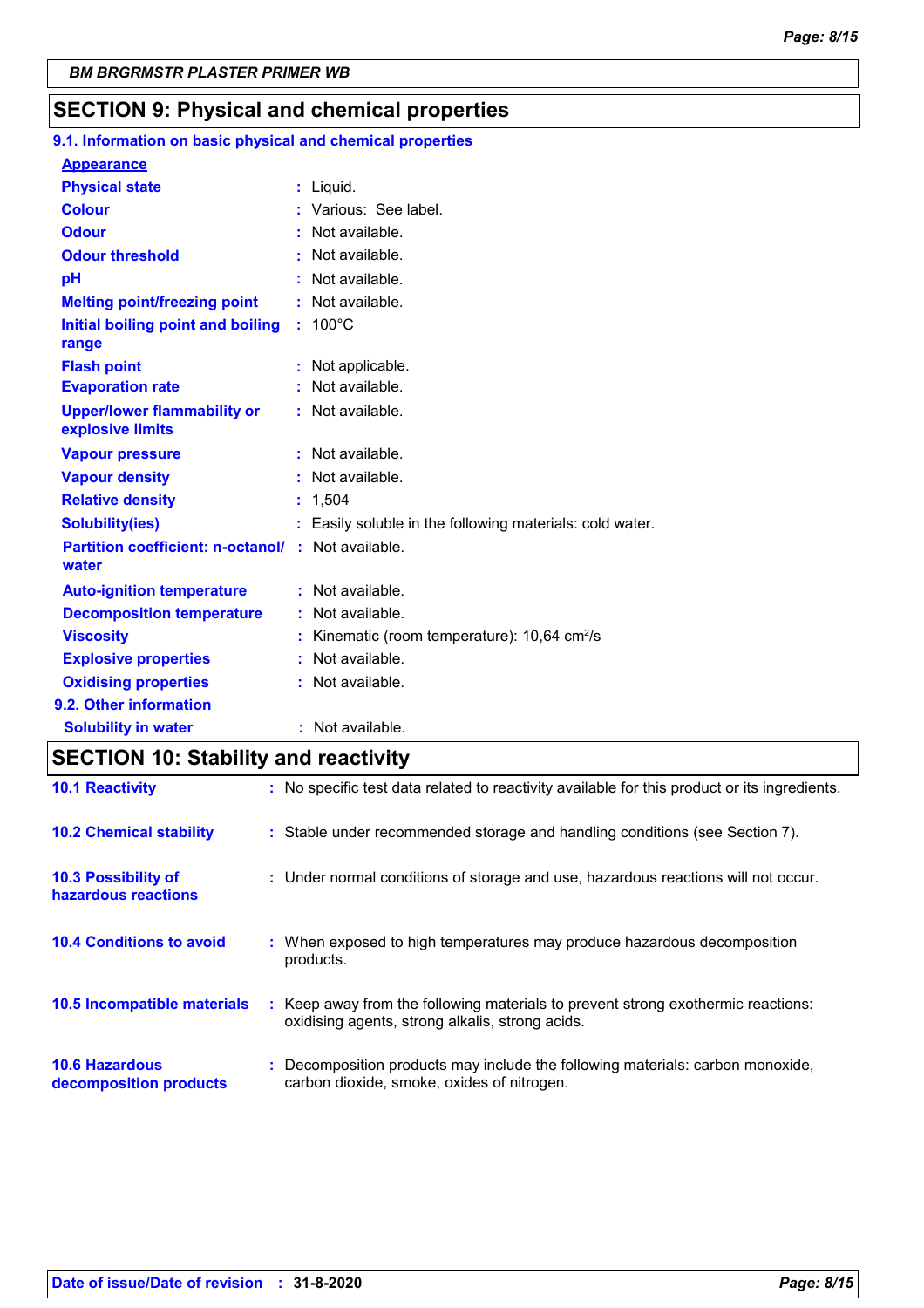# **SECTION 11: Toxicological information**

### **11.1 Information on toxicological effects**

There are no data available on the mixture itself. The mixture has been assessed following the conventional method of the CLP Regulation (EC) No 1272/2008 and is classified for toxicological properties accordingly. See Sections 2 and 3 for details.

Exposure to component solvent vapour concentrations in excess of the stated occupational exposure limit may result in adverse health effects such as mucous membrane and respiratory system irritation and adverse effects on the kidneys, liver and central nervous system. Symptoms and signs include headache, dizziness, fatigue, muscular weakness, drowsiness and, in extreme cases, loss of consciousness.

Solvents may cause some of the above effects by absorption through the skin. Repeated or prolonged contact with the mixture may cause removal of natural fat from the skin, resulting in non-allergic contact dermatitis and absorption through the skin.

If splashed in the eyes, the liquid may cause irritation and reversible damage.

Ingestion may cause nausea, diarrhea and vomiting.

This takes into account, where known, delayed and immediate effects and also chronic effects of components from short-term and long-term exposure by oral, inhalation and dermal routes of exposure and eye contact.

**Acute toxicity** Contains 1,2-benzisothiazol-3(2H)-one, methylisothiazolinone, C(M)IT/MIT(3:1). May produce an allergic reaction.

| <b>Product/ingredient name</b> | <b>Result</b>                        | <b>Species</b> | <b>Dose</b> | <b>Exposure</b> |
|--------------------------------|--------------------------------------|----------------|-------------|-----------------|
| ethanediol                     | LD50 Intraperitoneal                 | Rat            | 5010 mg/kg  | -               |
|                                | LD50 Intravenous                     | Rat            | 3260 mg/kg  | -               |
|                                | ILD50 Oral                           | Rat            | 4700 mg/kg  | -               |
|                                | LD50 Route of exposure<br>unreported | Rat            | $13$ g/kg   |                 |
|                                | LD50 Subcutaneous                    | Rat            | 2800 mg/kg  | -               |

**Conclusion/Summary :** Not available.

### **Acute toxicity estimates**

Not available.

### **Irritation/Corrosion**

| <b>Product/ingredient name</b> | <b>Result</b>            | <b>Species</b> | <b>Score</b>             | <b>Exposure</b>   | <b>Observation</b> |
|--------------------------------|--------------------------|----------------|--------------------------|-------------------|--------------------|
| ethanediol                     | Eyes - Mild irritant     | Rabbit         | $\overline{a}$           | 24 hours 500      |                    |
|                                |                          |                |                          | milligrams        |                    |
|                                | Eyes - Mild irritant     | Rabbit         | -                        | 1 hours 100       |                    |
|                                |                          |                |                          | milligrams        |                    |
|                                | Eyes - Moderate irritant | Rabbit         | $\overline{\phantom{0}}$ | 6 hours 1440      |                    |
|                                | Skin - Mild irritant     | Rabbit         |                          | milligrams<br>555 |                    |
|                                |                          |                |                          | milligrams        |                    |
| 2-ethoxyethanol                | Eyes - Mild irritant     | Guinea pig     |                          | 10                |                    |
|                                |                          |                |                          | Micrograms        |                    |
|                                | Eyes - Mild irritant     | Rabbit         | $\overline{\phantom{0}}$ | 24 hours 500      |                    |
|                                |                          |                |                          | milligrams        |                    |
|                                | Eyes - Moderate irritant | Rabbit         | $\overline{\phantom{0}}$ | 50 milligrams     |                    |
|                                | Skin - Mild irritant     | Rabbit         |                          | 500               |                    |
|                                |                          |                |                          | milligrams        |                    |
| 2-methoxyethanol               | Eyes - Mild irritant     | Guinea pig     | -                        | 10<br>Micrograms  |                    |
|                                | Eyes - Mild irritant     | Rabbit         | $\overline{\phantom{0}}$ | 24 hours 500      |                    |
|                                |                          |                |                          | milligrams        |                    |
|                                | Skin - Mild irritant     | Rabbit         | $\overline{\phantom{0}}$ | 24 hours 483      |                    |
|                                |                          |                |                          | milligrams        |                    |
| <b>Conclusion/Summary</b>      | : Not available.         |                |                          |                   |                    |
| <b>Sensitisation</b>           |                          |                |                          |                   |                    |
| <b>Conclusion/Summary</b>      | : Not available.         |                |                          |                   |                    |
| <b>Mutagenicity</b>            |                          |                |                          |                   |                    |
| <b>Conclusion/Summary</b>      | : Not available.         |                |                          |                   |                    |
| <b>Carcinogenicity</b>         |                          |                |                          |                   |                    |
|                                |                          |                |                          |                   |                    |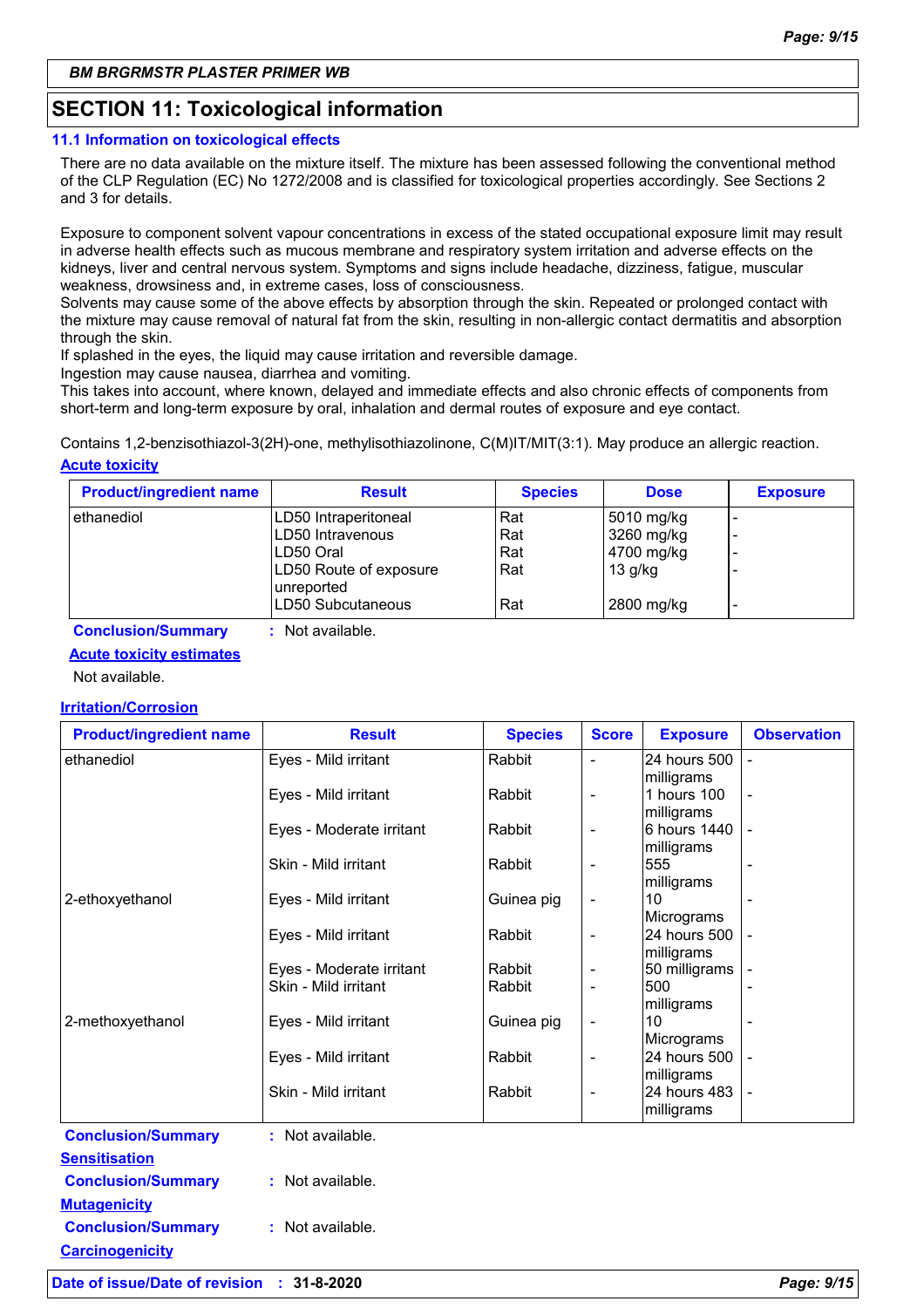# **SECTION 11: Toxicological information**

| <b>Conclusion/Summary</b>                                                   | $:$ Not available. |
|-----------------------------------------------------------------------------|--------------------|
| <b>Reproductive toxicity</b>                                                |                    |
| <b>Conclusion/Summary</b>                                                   | $:$ Not available. |
| <b>Teratogenicity</b>                                                       |                    |
| <b>Conclusion/Summary</b>                                                   | : Not available.   |
| <b>Specific target organ toxicity (single exposure)</b>                     |                    |
| Not available.                                                              |                    |
| <b>Specific target organ toxicity (repeated exposure)</b><br>Not available. |                    |
| <b>Aspiration hazard</b>                                                    |                    |

Not available.

### **Other information :**

: Not available.

# **SECTION 12: Ecological information**

#### **12.1 Toxicity**

There are no data available on the mixture itself. Do not allow to enter drains or watercourses.

The mixture has been assessed following the summation method of the CLP Regulation (EC) No 1272/2008 and is not classified as hazardous to the environment, but contains substance(s) hazardous to the environment. See section 3 for details.

| <b>Product/ingredient name</b> | <b>Result</b>                        | <b>Species</b>                                                               | <b>Exposure</b> |
|--------------------------------|--------------------------------------|------------------------------------------------------------------------------|-----------------|
| methylisothiazolinone          | Acute EC50 0,24 mg/l                 | Daphnia                                                                      | 48 hours        |
|                                | Acute LC50 0,18 mg/l                 | Fish                                                                         | 96 hours        |
|                                | Acute LC50 12,4 mg/l                 | Fish - Lepomis Macrochirus                                                   | 96 hours        |
|                                | Acute LC50 6 mg/l                    | Fish - Oncorhynchus Mykiss                                                   | 96 hours        |
| ethanediol                     | Acute LC50 13140000 µg/l Fresh water | Crustaceans - Ceriodaphnia<br>dubia                                          | 48 hours        |
|                                | Acute LC50 13900000 µg/l Fresh water | Crustaceans - Ceriodaphnia<br>dubia - Neonate                                | 48 hours        |
|                                | Acute LC50 10500000 µg/l Fresh water | Crustaceans - Ceriodaphnia<br>dubia - Neonate                                | 48 hours        |
|                                | Acute LC50 6900000 µg/l Fresh water  | Crustaceans - Ceriodaphnia<br>dubia - Neonate                                | 48 hours        |
|                                | Acute LC50 10000000 µg/l Fresh water | Crustaceans - Ceriodaphnia<br>dubia - Neonate                                | 48 hours        |
|                                | Acute LC50 41100000 µg/l Fresh water | Daphnia - Daphnia magna -<br>Neonate                                         | 48 hours        |
|                                | Acute LC50 47400000 µg/l Fresh water | Daphnia - Daphnia magna -<br><b>Neonate</b>                                  | 48 hours        |
|                                | Acute LC50 46300000 µg/l Fresh water | Daphnia - Daphnia magna -<br>Neonate                                         | 48 hours        |
|                                | Acute LC50 45500000 µg/l Fresh water | Daphnia - Daphnia magna -<br>Neonate                                         | 48 hours        |
|                                | Acute LC50 41000000 µg/l Fresh water | Daphnia - Daphnia magna -<br>Neonate                                         | 48 hours        |
|                                | Acute LC50 27540 mg/l Fresh water    | Fish - Lepomis macrochirus -<br>Juvenile (Fledgling, Hatchling,<br>Weanling) | 96 hours        |
|                                | Acute LC50 52500 mg/l Fresh water    | Fish - Pimephales promelas -<br>Fry                                          | 96 hours        |
|                                | Acute LC50 43900 mg/l Fresh water    | Fish - Pimephales promelas -<br>Juvenile (Fledgling, Hatchling,<br>Weanling) | 96 hours        |
|                                | Acute LC50 49000000 µg/l Fresh water | Fish - Pimephales promelas -<br>Juvenile (Fledgling, Hatchling,<br>Weanling) | 96 hours        |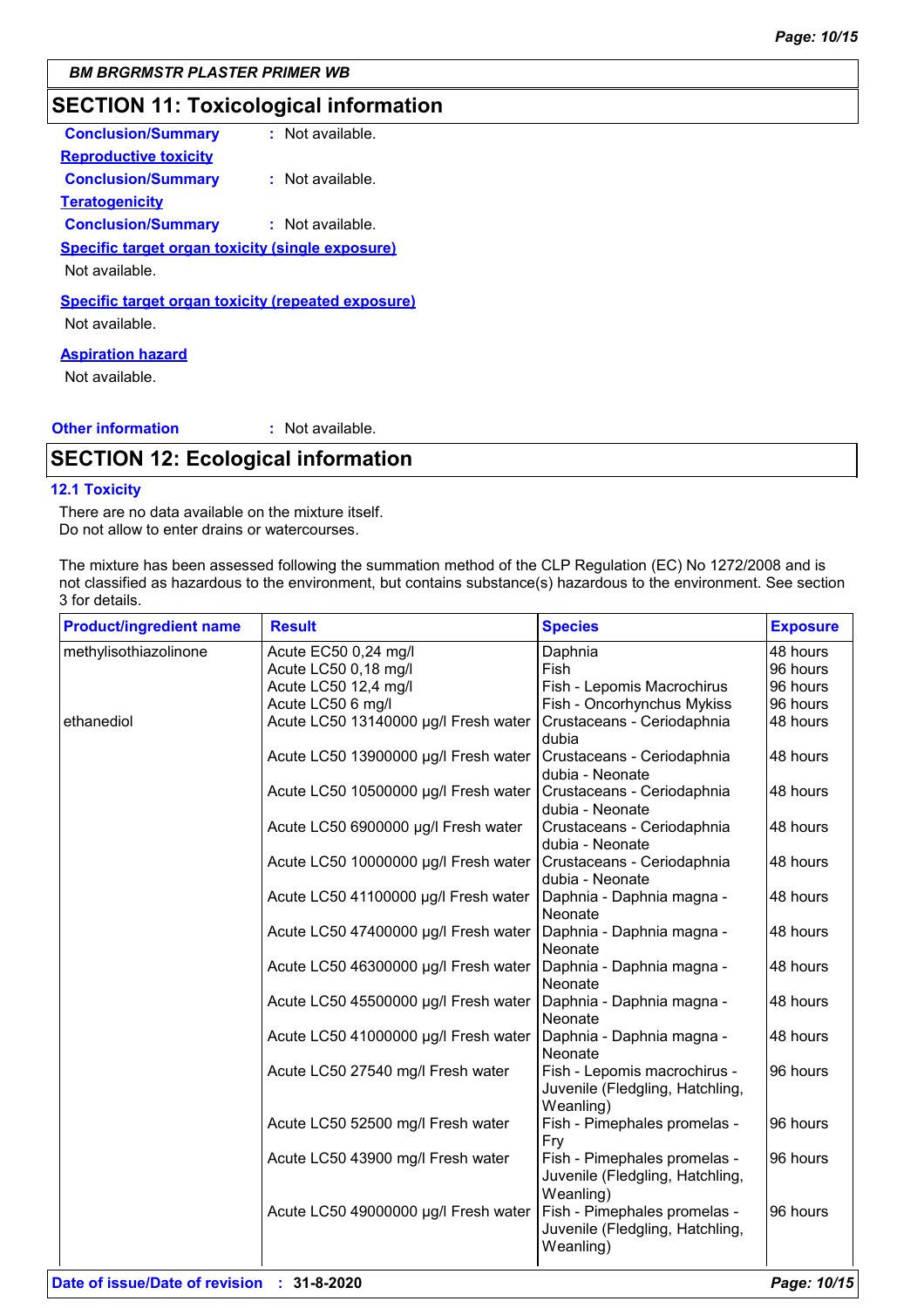# **SECTION 12: Ecological information**

| 2-methoxyethanol          | Acute LC50 8050000 µg/l Fresh water<br>Acute LC50 >100 ppm Fresh water | <b>Fish - Pimephales promelas</b><br>Fish - Lepomis macrochirus | 96 hours<br>196 hours |
|---------------------------|------------------------------------------------------------------------|-----------------------------------------------------------------|-----------------------|
| <b>Conclusion/Summary</b> | Not available.                                                         |                                                                 |                       |

### **12.2 Persistence and degradability**

**Conclusion/Summary :** Not available.

### **12.3 Bioaccumulative potential**

| <b>Product/ingredient name</b> | $LoaPow$ | <b>BCF</b> | <b>Potential</b> |
|--------------------------------|----------|------------|------------------|
| l ethanediol                   | $-1,36$  |            | low              |
| 2-ethoxyethanol                | $-0,32$  |            | low              |
| 2-methoxyethanol               | $-0.77$  |            | low              |

#### **12.4 Mobility in soil**

| <b>Soil/water partition</b><br><b>coefficient</b> (K <sub>oc</sub> ) | : Not available. |
|----------------------------------------------------------------------|------------------|
| <b>Mobility</b>                                                      | : Not available. |

| 12.5 Results of PBT and vPvB assessment |                   |  |  |
|-----------------------------------------|-------------------|--|--|
| <b>PBT</b>                              | : Not applicable. |  |  |
| <b>vPvB</b>                             | : Not applicable. |  |  |

**12.6 Other adverse effects** : No known significant effects or critical hazards.

# **SECTION 13: Disposal considerations**

The information in this section contains generic advice and guidance. The list of Identified Uses in Section 1 should be consulted for any available use-specific information provided in the Exposure Scenario(s).

### **13.1 Waste treatment methods**

| <b>Product</b>                 |           |                                                                                                                                                                                                                                                                                                                                                                                                                                                                                                                                                    |
|--------------------------------|-----------|----------------------------------------------------------------------------------------------------------------------------------------------------------------------------------------------------------------------------------------------------------------------------------------------------------------------------------------------------------------------------------------------------------------------------------------------------------------------------------------------------------------------------------------------------|
| <b>Methods of disposal</b>     |           | The generation of waste should be avoided or minimised wherever possible.<br>Disposal of this product, solutions and any by-products should at all times comply<br>with the requirements of environmental protection and waste disposal legislation<br>and any regional local authority requirements. Dispose of surplus and non-<br>recyclable products via a licensed waste disposal contractor. Waste should not be<br>disposed of untreated to the sewer unless fully compliant with the requirements of<br>all authorities with jurisdiction. |
| <b>Hazardous waste</b>         |           | : The classification of the product may meet the criteria for a hazardous waste.                                                                                                                                                                                                                                                                                                                                                                                                                                                                   |
| <b>Disposal considerations</b> |           | : Do not allow to enter drains or watercourses.<br>Dispose of according to all federal, state and local applicable regulations.<br>If this product is mixed with other wastes, the original waste product code may no<br>longer apply and the appropriate code should be assigned.<br>For further information, contact your local waste authority.                                                                                                                                                                                                 |
| <b>Packaging</b>               |           |                                                                                                                                                                                                                                                                                                                                                                                                                                                                                                                                                    |
| <b>Methods of disposal</b>     |           | : The generation of waste should be avoided or minimised wherever possible. Waste<br>packaging should be recycled. Incineration or landfill should only be considered<br>when recycling is not feasible.                                                                                                                                                                                                                                                                                                                                           |
| <b>Disposal considerations</b> |           | Using information provided in this safety data sheet, advice should be obtained from<br>the relevant waste authority on the classification of empty containers.<br>Empty containers must be scrapped or reconditioned.<br>Dispose of containers contaminated by the product in accordance with local or<br>national legal provisions.                                                                                                                                                                                                              |
| <b>Type of packaging</b>       |           | European waste catalogue (EWC)                                                                                                                                                                                                                                                                                                                                                                                                                                                                                                                     |
| <b>CEPE Paint Guidelines</b>   | 15 01 10* | packaging containing residues of or contaminated by<br>hazardous substances                                                                                                                                                                                                                                                                                                                                                                                                                                                                        |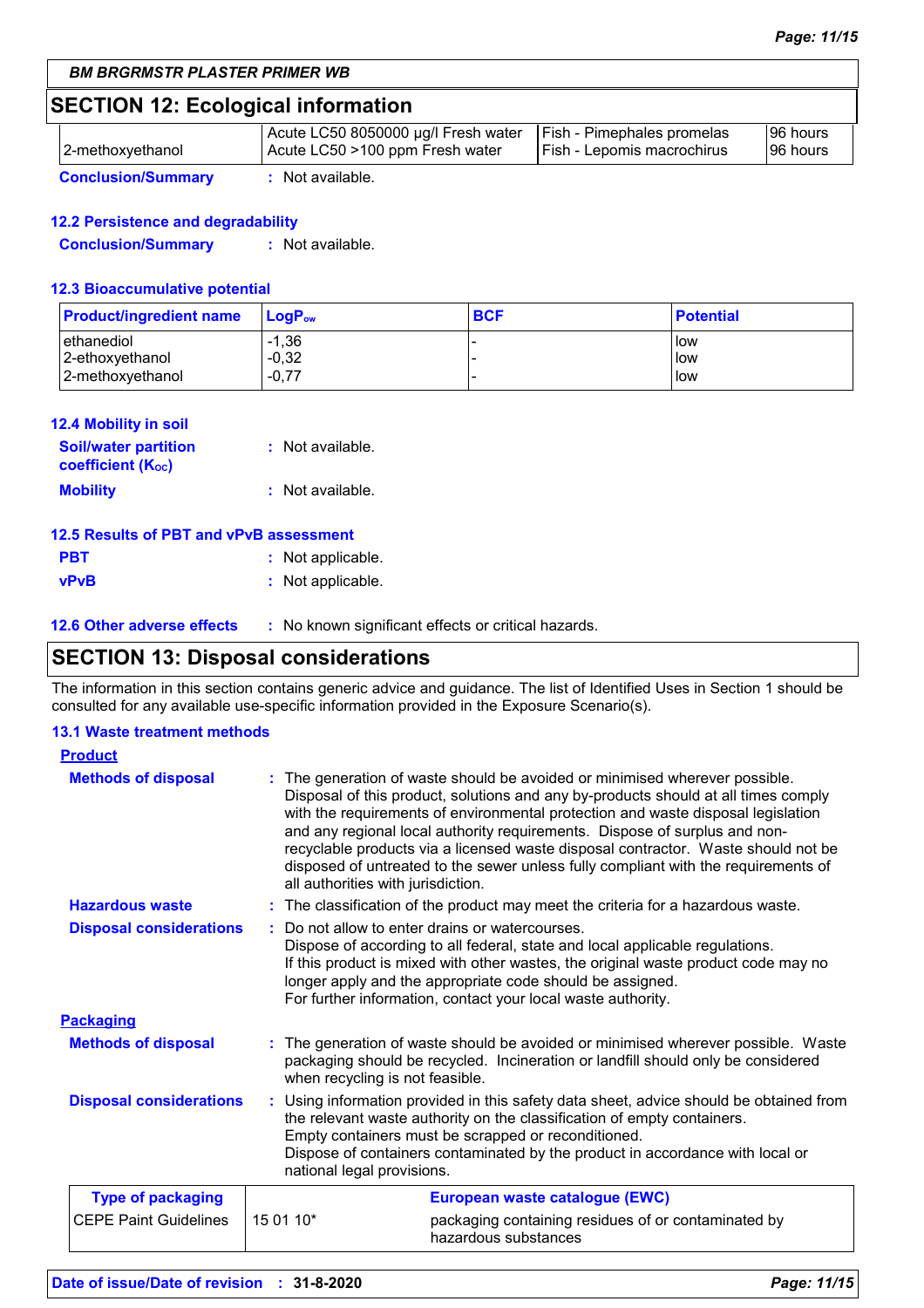### **SECTION 13: Disposal considerations**

**Special precautions :** This material and its container must be disposed of in a safe way. Care should be taken when handling emptied containers that have not been cleaned or rinsed out. Empty containers or liners may retain some product residues. Avoid dispersal of spilt material and runoff and contact with soil, waterways, drains and sewers.

## **SECTION 14: Transport information**

# **Information pertaining to IATA and ADN is considered not relevant since the material is not packaged in the correct approved packaging required of these methods of transport.**

|                                                                                                                  | <b>ADR</b>                                                                                                                                                                                                             | <b>IMDG</b>     |
|------------------------------------------------------------------------------------------------------------------|------------------------------------------------------------------------------------------------------------------------------------------------------------------------------------------------------------------------|-----------------|
| 14.1 UN number                                                                                                   | Not regulated.                                                                                                                                                                                                         | Not regulated.  |
| 14.2 UN proper<br>shipping name                                                                                  | Not applicable.                                                                                                                                                                                                        | Not applicable. |
| <b>14.3 Transport</b><br>hazard class(es)<br><b>Class</b>                                                        | Not applicable.                                                                                                                                                                                                        | Not applicable. |
| <b>Subsidiary class</b>                                                                                          |                                                                                                                                                                                                                        |                 |
| <b>14.4 Packing group</b>                                                                                        | Not applicable.                                                                                                                                                                                                        | Not applicable. |
| 14.5<br><b>Environmental</b><br>hazards                                                                          |                                                                                                                                                                                                                        |                 |
| <b>Marine pollutant</b>                                                                                          | No.                                                                                                                                                                                                                    | No.             |
| <b>Marine pollutant</b><br><b>substances</b>                                                                     |                                                                                                                                                                                                                        | Not available.  |
| <b>14.6 Special</b><br>precautions for<br>user                                                                   | Transport within user's premises: always<br>transport in closed containers that are upright<br>and secure. Ensure that persons transporting<br>the product know what to do in the event of an<br>accident or spillage. |                 |
| <b>HI/Kemler number</b>                                                                                          | Not available.                                                                                                                                                                                                         |                 |
| <b>Emergency</b><br>schedules (EmS)                                                                              |                                                                                                                                                                                                                        | Not applicable. |
| <b>14.7 Transport in bulk</b><br>: Not applicable.<br>according to Annex II of<br><b>MARPOL and the IBC Code</b> |                                                                                                                                                                                                                        |                 |
| <b>Additional</b><br><b>information</b>                                                                          |                                                                                                                                                                                                                        |                 |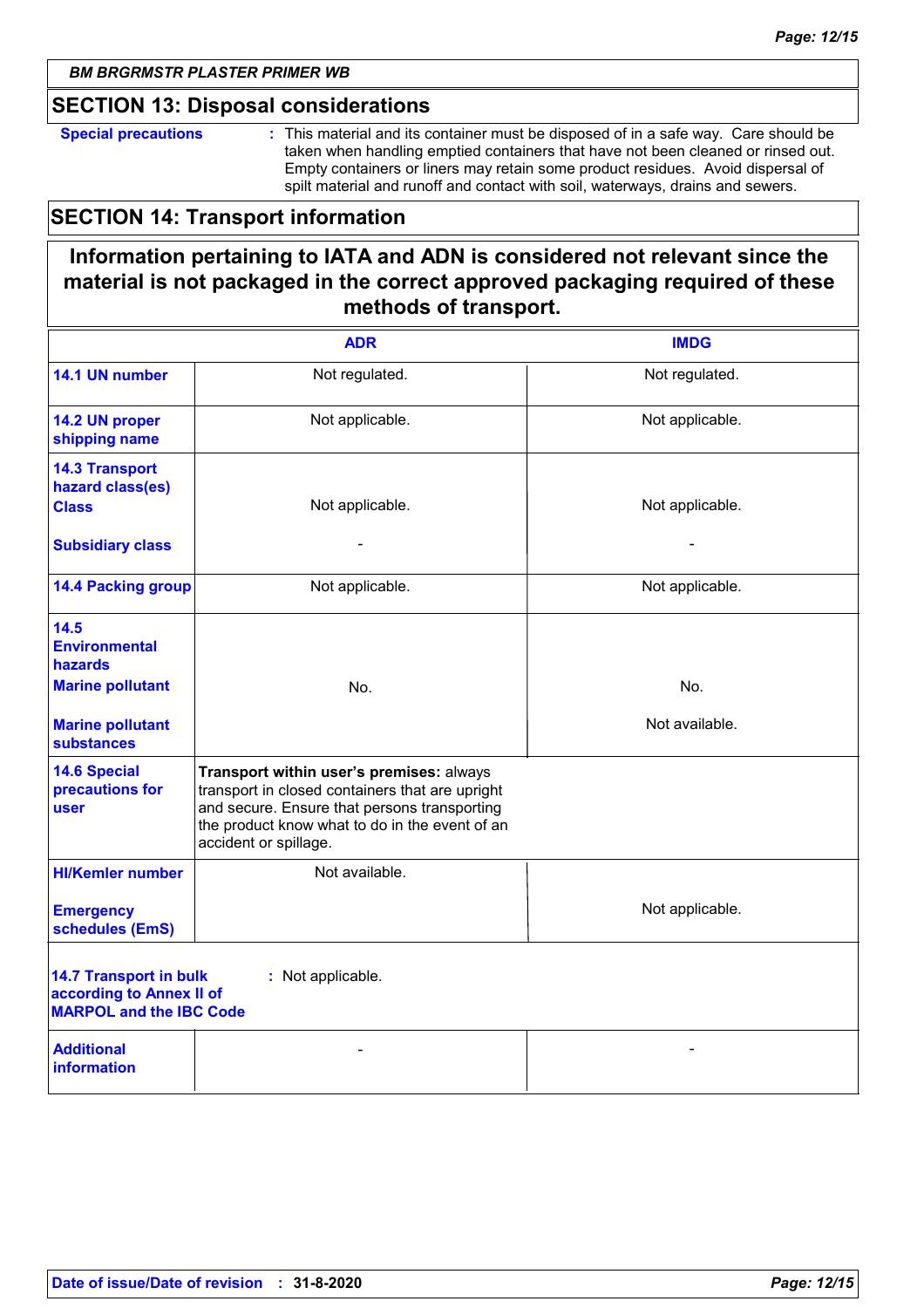### **SECTION 15: Regulatory information**

### **15.1 Safety, health and environmental regulations/legislation specific for the substance or mixture EU Regulation (EC) No. 1907/2006 (REACH)**

### **Annex XIV - List of substances subject to authorisation**

#### **Annex XIV**

None of the components are listed, or the component present is below its threshold.

### **Substances of very high concern**

| <b>Ingredient name</b> | <b>Intrinsic property</b> | <b>Status</b> | Reference<br><b>number</b> | Date of<br>revision |
|------------------------|---------------------------|---------------|----------------------------|---------------------|
| 2-ethoxyethanol        | Toxic to reproduction     | Candidate     | ED/95/2010                 | 15-12-2010          |
| 2-methoxyethanol       | Toxic to reproduction     | Candidate     | ED/95/2010                 | 15-12-2010          |

#### **Annex XVII - Restrictions on the manufacture,** : Not applicable.

### **placing on the market**

**and use of certain dangerous substances,**

**mixtures and articles**

### **Other EU regulations**

**VOC for Ready-for-Use Mixture :** Not applicable.

## **Ozone depleting substances (1005/2009/EU)**

Not listed.

**Prior Informed Consent (PIC) (649/2012/EU)**

Not listed.

### **Seveso Directive**

This product is not controlled under the Seveso Directive.

### **International regulations**

**Chemical Weapon Convention List Schedules I, II & III Chemicals**

Not listed.

### **Montreal Protocol (Annexes A, B, C, E)**

Not listed.

**Stockholm Convention on Persistent Organic Pollutants**

Not listed.

# **Rotterdam Convention on Prior Informed Consent (PIC)**

Not listed.

### **UNECE Aarhus Protocol on POPs and Heavy Metals**

Not listed.

**15.2 Chemical safety** 

**:** No Chemical Safety Assessment has been carried out.

**assessment**

**SECTION 16: Other information**

### **CEPE code :** 1

 $\nabla$  Indicates information that has changed from previously issued version. **Abbreviations and acronyms :** ATE = Acute Toxicity Estimate CLP = Classification, Labelling and Packaging Regulation [Regulation (EC) No. 1272/2008] DMEL = Derived Minimal Effect Level DNEL = Derived No Effect Level EUH statement = CLP-specific Hazard statement PBT = Persistent, Bioaccumulative and Toxic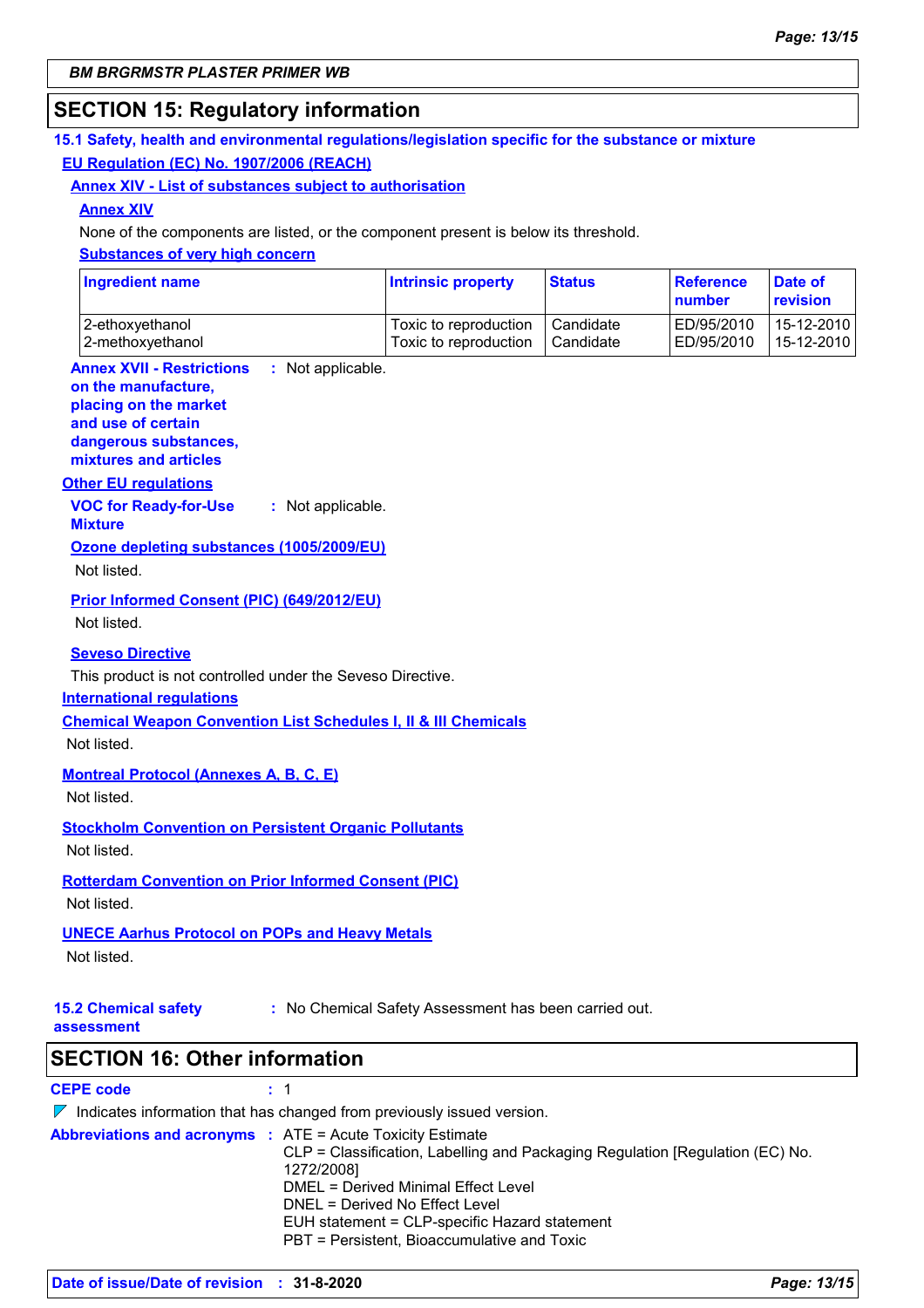### **SECTION 16: Other information**

PNEC = Predicted No Effect Concentration RRN = REACH Registration Number vPvB = Very Persistent and Very Bioaccumulative

### **Procedure used to derive the classification according to Regulation (EC) No. 1272/2008 [CLP/GHS]**

| <b>Classification</b> | <b>Justification</b> |
|-----------------------|----------------------|
| Skin Sens. 1, H317    | Calculation method   |

### **Full text of abbreviated H statements**

| H <sub>226</sub> | Flammable liquid and vapour.                          |
|------------------|-------------------------------------------------------|
| H <sub>301</sub> | Toxic if swallowed.                                   |
| H302             | Harmful if swallowed.                                 |
| H311             | Toxic in contact with skin.                           |
| H312             | Harmful in contact with skin.                         |
| H314             | Causes severe skin burns and eye damage.              |
| H317             | May cause an allergic skin reaction.                  |
| H318             | Causes serious eye damage.                            |
| H330             | Fatal if inhaled.                                     |
| H332             | Harmful if inhaled.                                   |
| H360FD           | May damage fertility. May damage the unborn child.    |
| H400             | Very toxic to aquatic life.                           |
| H410             | Very toxic to aquatic life with long lasting effects. |

#### **Full text of classifications [CLP/GHS]**

| Acute Tox. 2, H330                  | <b>ACUTE TOXICITY (inhalation) - Category 2</b>      |
|-------------------------------------|------------------------------------------------------|
| Acute Tox. 3, H301                  | ACUTE TOXICITY (oral) - Category 3                   |
| Acute Tox. 3, H311                  | ACUTE TOXICITY (dermal) - Category 3                 |
| Acute Tox. 4, H302                  | ACUTE TOXICITY (oral) - Category 4                   |
| Acute Tox. 4, H312                  | ACUTE TOXICITY (dermal) - Category 4                 |
| Acute Tox. 4, H332                  | <b>ACUTE TOXICITY (inhalation) - Category 4</b>      |
| Aquatic Acute 1, H400               | SHORT-TERM (ACUTE) AQUATIC HAZARD - Category 1       |
| Aquatic Chronic 1, H410             | LONG-TERM (CHRONIC) AQUATIC HAZARD - Category 1      |
| <b>EUH071</b>                       | Corrosive to the respiratory tract.                  |
| Eye Dam. 1, H318                    | SERIOUS EYE DAMAGE/EYE IRRITATION - Category 1       |
| Flam. Lig. 3, H226                  | FLAMMABLE LIQUIDS - Category 3                       |
| Repr. 1B, H360FD                    | REPRODUCTIVE TOXICITY (Fertility and Unborn child) - |
|                                     | Category 1B                                          |
| Skin Corr. 1B, H314                 | SKIN CORROSION/IRRITATION - Category 1B              |
| <b>Skin Sens. 1, H317</b>           | SKIN SENSITISATION - Category 1                      |
| Skin Sens. 1A, H317                 | SKIN SENSITISATION - Category 1A                     |
| $\cdot$ 4 0.000<br>Data of neinting |                                                      |

| <b>Date of printing</b>            | $: 1 - 9 - 2020$  |
|------------------------------------|-------------------|
| Date of issue/ Date of<br>revision | $: 31 - 8 - 2020$ |
| Date of previous issue             | $: 26 - 8 - 2020$ |
| <b>Version</b>                     | : 4.01            |

### **Notice to reader**

*IMPORTANT NOTE The information in this data sheet is not intended to be exhaustive and is based on the present state of our knowledge and on current laws: any person using the product for any purpose other than that specifically recommended in the technical data sheet without first obtaining written confirmation from us as to the suitability of the product for the intended purpose does so at his own risk. It is always the responsibility of the user to take all necessary steps to fulfill the demands set out in the local rules and legislation. Always read the Material Data Sheet and the Technical Data Sheet for this product if available. All advice we give or any statement made about the product by us (whether in this data sheet or otherwise) is correct to the best of our knowledge but we have no control over the quality or the condition of the substrate or the many factors affecting the use and application of the product. Therefore, unless we specifically agree in writing otherwise, we do not accept any liability whatsoever for the performance of the product or for any loss or damage arising out of the use of the product. All products supplied and technical advice given are subject to our standard terms and conditions of sale. You should request a copy of this document and review it carefully. The information contained in this data sheet is subject to modification from time to time in the light of experience and our policy of continuous development. It is the user's responsibility to verify that this data sheet is current prior to using the product.*